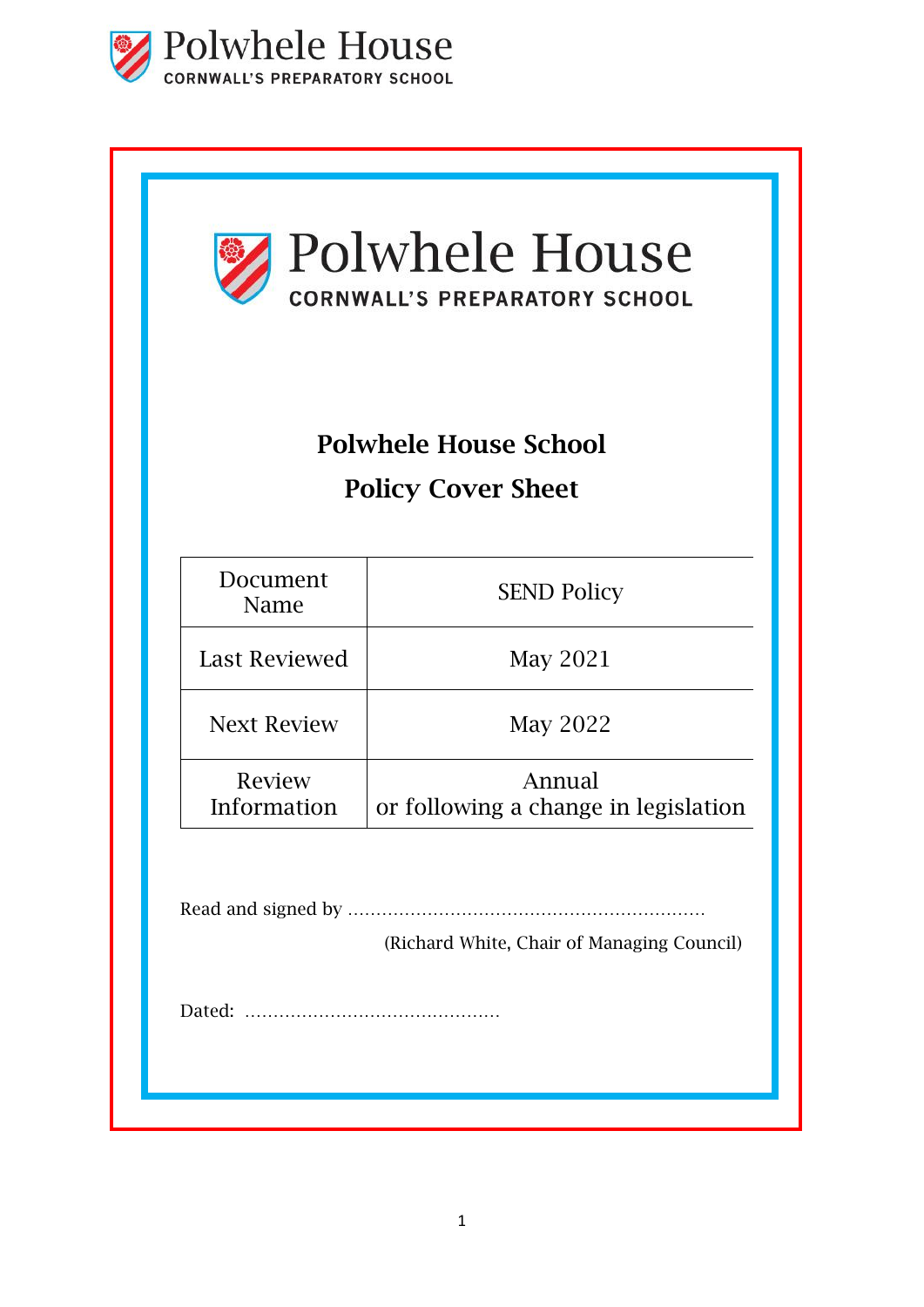

# Special Educational Needs and Disabilities & Learning Support Policy

## Polwhele House's SEND Policy relates to all areas of the school, including EYFS

The SEND Code of Practice, September 2015 states:

A child or young person has special educational needs if they have a learning difficulty or disability which calls for special educational provision to be made for him or her.

A child of compulsory school age or a young person has a learning difficulty or disability if he or she:

• has a significantly greater difficulty in learning than the majority of others of the same age, or

• has a disability which prevents or hinders him or her from making use of facilities of a kind generally provided for others of the same

A child under compulsory school age has special educational needs if he or she is likely to fall within the definition in paragraph above when they reach compulsory school age or would do so if special educational provision was not made for them. (Code of Practice 2014)

## There are Four Broad Areas of Need

- 1. Communication and interaction
- 2. Cognition and learning
- 3. Social, emotional and mental health difficulties
- 4. Sensory and/or physical needs.

Children may have needs in one or more areas to a greater or lesser degree.

## English as an Additional Language

The identification and assessment of the educational needs of children whose first language is not English requires particular care. The school will look carefully at all aspects of a pupil's performance in different areas to establish whether any difficulties they have are due to limitations in their command of the English language, or whether they arise from additional educational needs.

EAL is not SEND but children with EAL may have SEND. See our EAL Policy.

## Aims:

- Our SEND provision across the school aims to provide a positive and supportive environment to pupils identified as having an educational need, enabling them to access the curriculum with more confidence and enjoyment.
- Through teacher dialogue, assessments and first quality teaching we aim to meet, monitor and evaluate the impact of learning opportunities and overcoming barriers to learning.
- To identify, at the earliest opportunity any child who may have special educational needs.
- For all teachers to provide quality teaching and learning experiences for all children (all teachers are teachers of SEND, as in Code of Practice 2014). This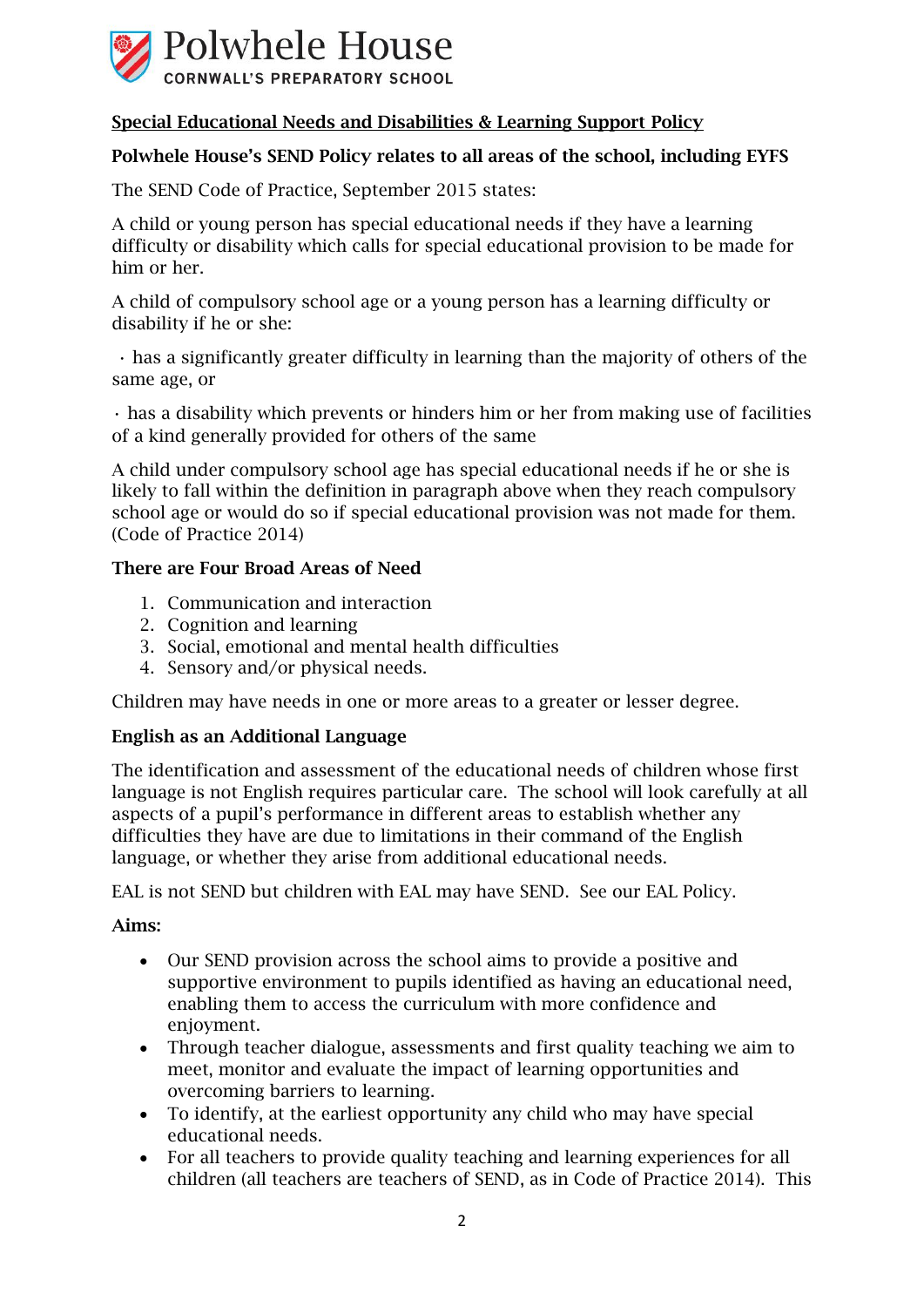

includes providing different levels of intervention/differentiation to match the level of need.

- To ensure that all school staff are aware of each child's needs so their needs can be met in all aspects of school life.
- For staff at Polwhele House to welcome children with special educational needs and disabilities and adopt a positive attitude towards all children's needs, recognising each pupil's achievements and difficulties and making reasonable adjustments to teaching materials or the environment as appropriate.
- For all pupils to fulfil their full potential.
- To work closely with parents and carers as invaluable partners at all stages.
- To ensure all safeguarding procedures are in place for all pupils at all times.
- Linking to the school's PSHEE policy and curriculum, all children with special educational needs and disabilities are not at risk or vulnerable to radicalisation and British Values are actively promoted.
- Involving pupils actively in the decision-making process regarding their education.
- Ensuring that pastoral care and support is available for all pupils so that they may develop in all areas and build a strong sense of self-esteem.
- To work and liaise with outside agencies as appropriate, e.g. Health Services such as SALT, Occupational Health; Educational Psychologist; Early Help Hub; CAMHS; Child and Adolescent Mental Health etc. Ensuring a multi-agency approach to include external professionals and agencies, parents and staff, as appropriate.

## Responsibilities:

The school as a whole, the Head, SENDCo, all teachers and school staff will comply with the Code of Practice in ensuring appropriate support and provision for children with special educational needs and Education, Health and Care (EHC) plans as necessary.

## Staffing:

SENDCo working closely with staff shares information on all children with SEND in the school; liaises with parents and carers at all stages and involves them in decision-making, involving children in decision making as appropriate; conducts regular reviews of the children's progress; is involved in children matters during Prep staff meetings; creates and reviews individual children's provision paperwork; keeps the SEND register of need up-to-date; co-ordinates the provision of information to external agencies and professionals, with the consent of parents; supports individual children on a 1:1 basis in consultation with parents and professionals.

Deputy Head: works closely with SENDCo and support staff in identifying and coordinating provision of children with SEND; to support transition between Pre-prep and Prep; ensures assessment information is used to support identification across the school; organises access arrangement for examinations both internal and external; works closely with SENDCo to raise concerns regarding pupils with social, emotional and/or behavioural needs.